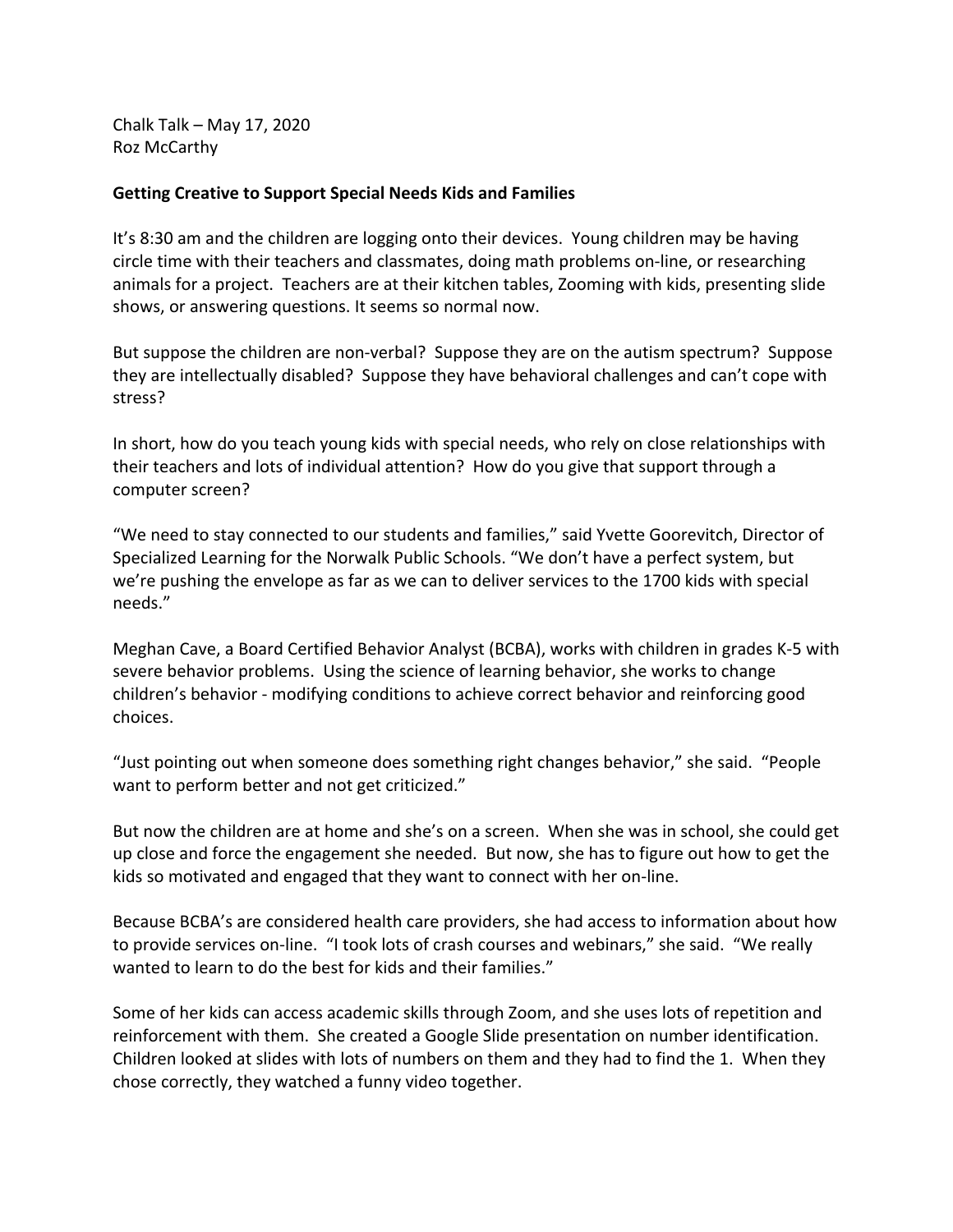"The repetition and reinforcement really works," she said. "I have a child who is now singing the ABC song and using words to ask me for things three times as often he did before."

Some children do not have the ability to access learning on-line. For those children, parents are providing the services, and Cave is on the screen coaching the parent.

"The interactions with parents have been so moving and inspiring," she said. "It's given me a new-found appreciation for parenting. I have a lens into their experiences. I celebrate successes with them and share the hard times."

Cave supervises a team of six Registered Behavior Technicians, paraprofessionals who work closely with the children, jump into Zoom with her, take data, and support her work. If they alert her that a particular child is having a hard time, Cave can click a button and get in touch with the child immediately.

Before schools shut, Cave worked in a different school each day of the week. "I had to be on site to support a child. Now I have a new way of consultation without physically being there," she said. "It's opened up new ways to support families."

Anne Marie Pineiro, Assistive Technology Specialist, works throughout the district to help children who are either non-verbal or who lack functional verbal skills. They must use different ways to communicate. Increasingly, technology is providing new tools for children, such as iPads with special apps.

Pineiro described one child who had not gotten his iPad before school closed in March. She emailed the parent and the team about the options, and they agreed that the iPad would be perfect for him. She put the app onto the iPad, got it to the family, and then did a Zoom session with the parent, demonstrating how to use it. The emphasis is on getting the child to pick words and pictures to make whole sentences.

"Now he's using it at home," she said. "The first thing he said was 'I want a vacation.' I had not even shown him vacation or where it was on the device. He will make a lot of progress."

Pineiro works closely with parents. "The parents are really motivated and have been working extremely well on devices," she said.

When parents need more help, she Zooms with them, sharing her screen to show parents how to use new programs, especially the reading and writing apps. "It's really a team effort," she said. She works closely with speech and language therapists, parents, and the English Language Learners department. "If a kid is bilingual, we may use a different device to translate into Spanish," she said. "We have to figure out which app is the best for the child."